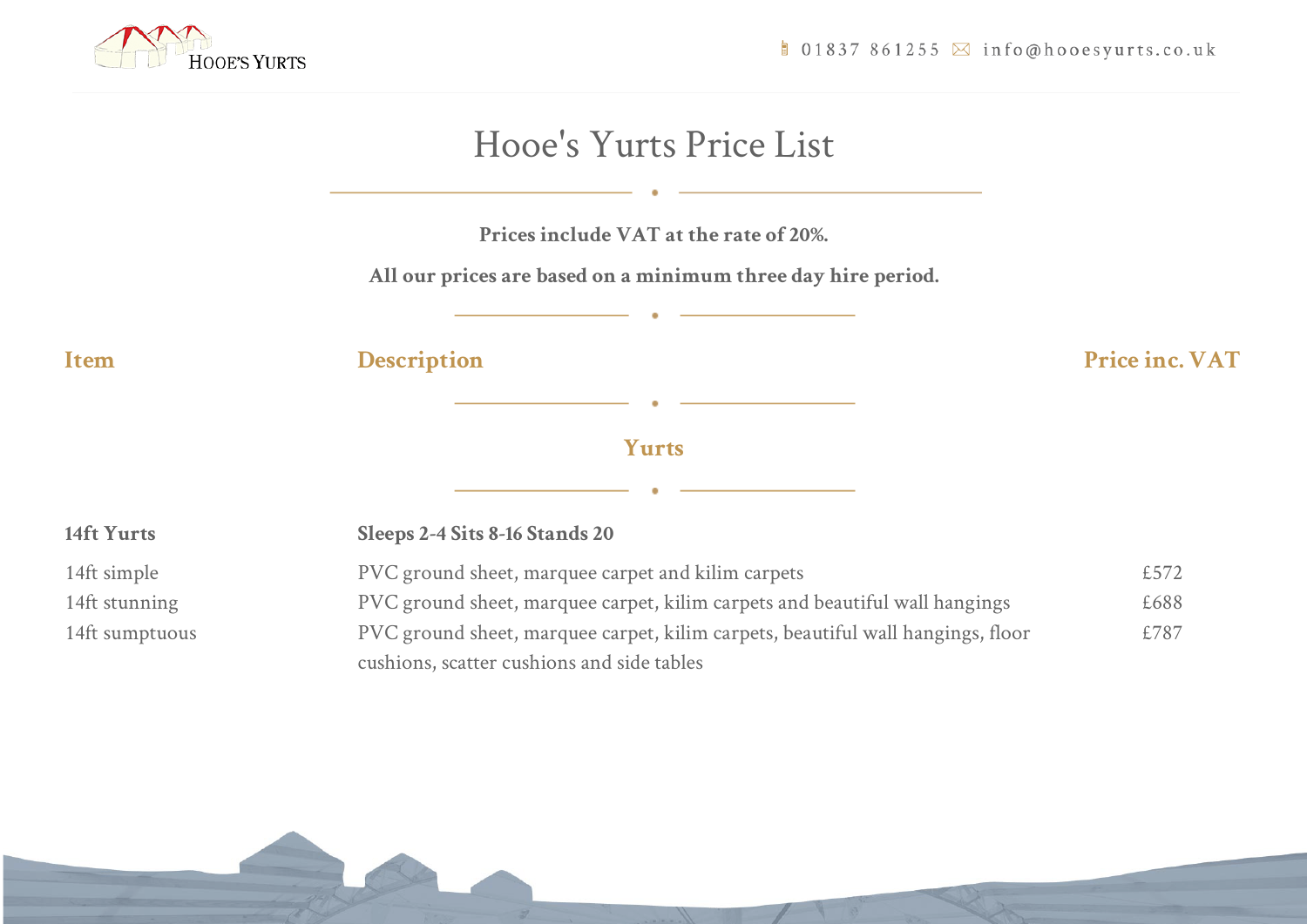

| Item           | <b>Description</b>                                                                                                             | <b>Price inc. VAT</b> |
|----------------|--------------------------------------------------------------------------------------------------------------------------------|-----------------------|
|                |                                                                                                                                |                       |
| 18ft Yurts     | Sleeps 4-6 Sits 20-24 Stands 37                                                                                                |                       |
| 18ft simple    | PVC ground sheet, marquee carpet and kilim carpets                                                                             | £748                  |
| 18ft sunning   | PVC ground sheet, marquee carpet, kilim carpets and beautiful wall hangings                                                    | £908                  |
| 18ft sumptuous | PVC ground sheet, marquee carpet, kilim carpets, beautiful wall hangings, floor<br>cushions, scatter cushions and side tables  | £1,023                |
|                |                                                                                                                                |                       |
| 24ft Yurts     | Sleeps 8-14 Sits 32-40 Stands 60                                                                                               |                       |
| 24ft simple    | PVC ground sheet, marquee carpet and kilim carpets                                                                             | £1,232                |
| 24ft stunning  | PVC ground sheet, marquee carpet, kilim carpets and beautiful wall hangings                                                    | £1,480                |
| 24ft sumptuous | PVC ground sheet, marquee carpet, kilim carpets, beautiful wall hangings, floor<br>cushions, scatter cushions and side tables  | £1,793                |
|                |                                                                                                                                |                       |
| 28ft Yurts     | Sleeps 14-18 Sits 48-54 Stands 90                                                                                              |                       |
| 28ft simple    | PVC ground sheet, coconut matting and kilim carpets                                                                            | £1,463                |
| 28ft stunning  | PVC ground sheet, coconut matting, kilim carpets and beautiful wall hangings                                                   | £1,782                |
| 28ft sumptuous | PVC ground sheet, coconut matting, kilim carpets, beautiful wall hangings, floor<br>cushions, scatter cushions and side tables | £2,140                |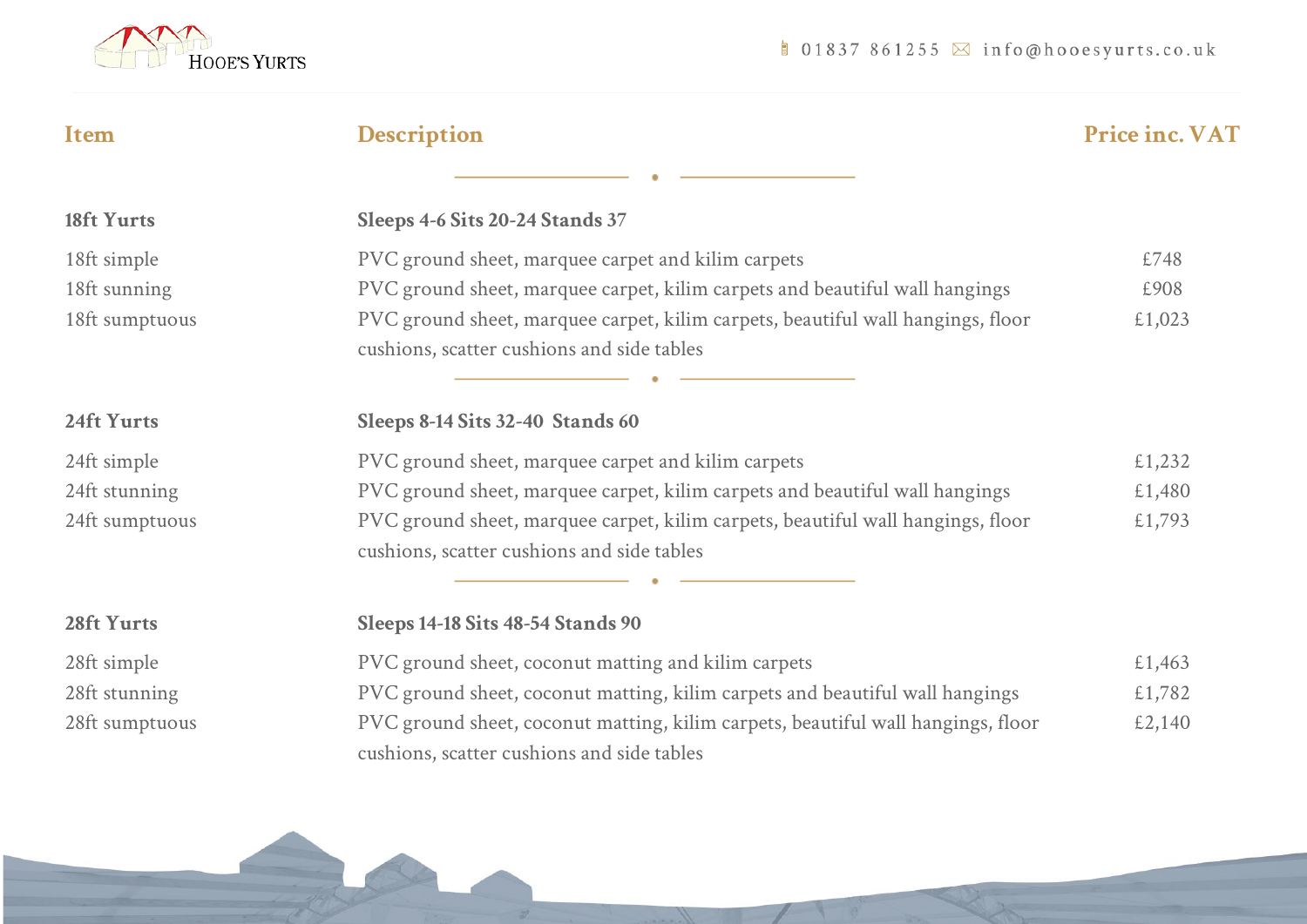

| <b>Item</b>    | <b>Description</b>                                                               | <b>Price inc. VAT</b> |
|----------------|----------------------------------------------------------------------------------|-----------------------|
|                |                                                                                  |                       |
| 32ft yurts     | <b>Sleeps 16-22 Sits 60-70 Stands 120</b>                                        |                       |
| 32ft simple    | PVC ground sheet, coconut matting and kilim carpets                              | £1,870                |
| 32ft stunning  | PVC ground sheet, coconut matting, kilim carpets and beautiful wall hangings     | £2,336                |
| 32ft sumptuous | PVC ground sheet, coconut matting, kilim carpets, beautiful wall hangings, floor | £2,805                |
|                | cushions, scatter cushions and side tables                                       |                       |
|                |                                                                                  |                       |
| 44ft Yurts     | <b>Sits 120-140 Stands 225</b>                                                   |                       |
| 44ft simple    | PVC ground sheet and coconut matting                                             | £4,180                |
| 44ft stunning  | PVC ground sheet, coconut matting and beautiful wall hangings                    | £4,895                |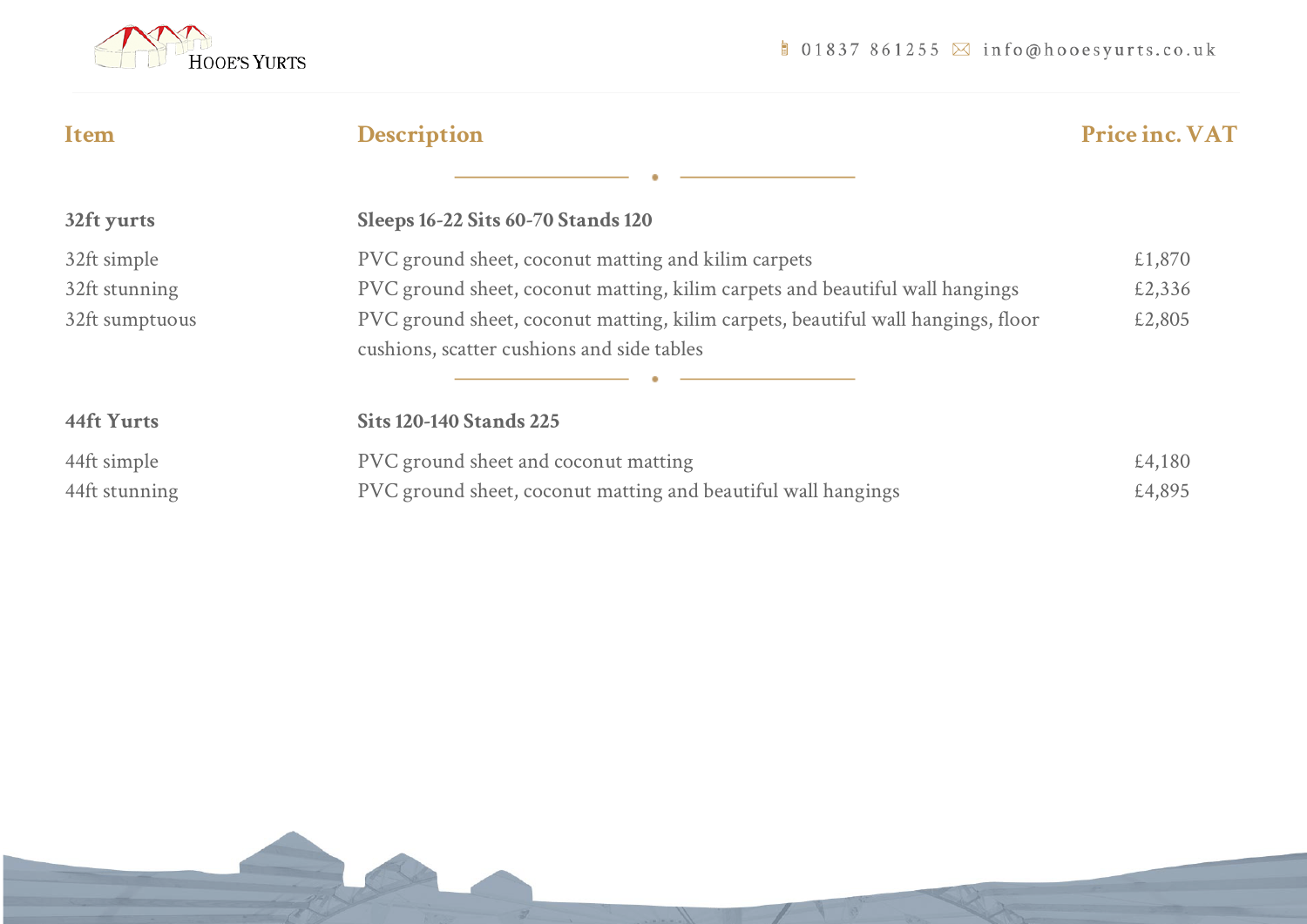

**Item Description Price inc. VAT**

## **Lighting**

| 14ft lighting | Fairy lights and either lamps or uplighters as appropriate | £66  |
|---------------|------------------------------------------------------------|------|
| 18ft lighting | Fairy lights and either lamps or uplighters as appropriate | £88  |
| 24ft lighting | Fairy lights and either lamps or uplighters as appropriate | £110 |
| 28ft lighting | Fairy lights and either lamps or uplighters as appropriate | £132 |
| 32ft lighting | Fairy lights and either lamps or uplighters as appropriate | £165 |
| 44ft lighting | Fairy lights and pro grade uplighters                      | £330 |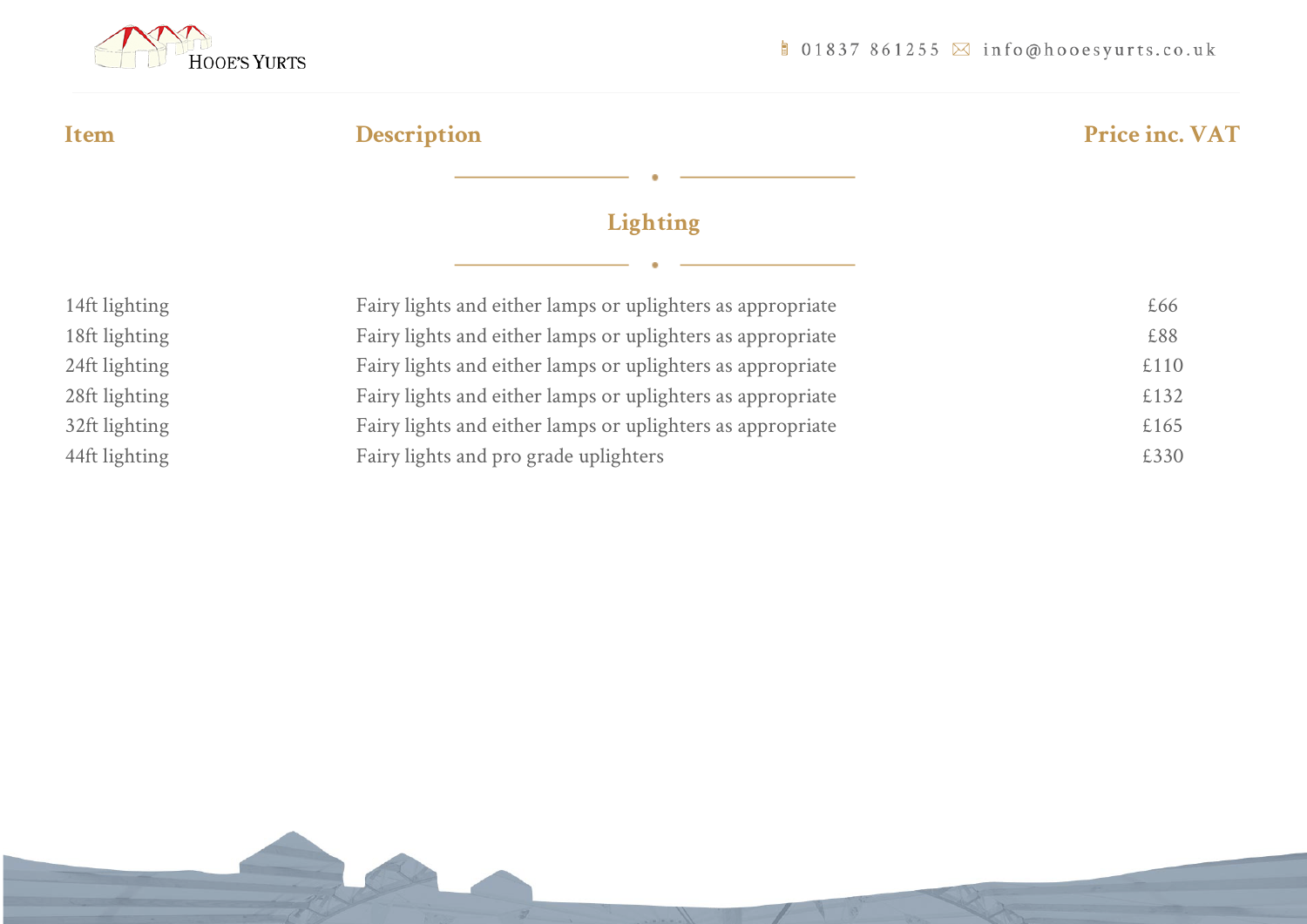

# **Item Description Price inc. VAT**

## **Bedroom Extras**

| Power cube                | Four charging points and 2 usb ports                                                | £11  |
|---------------------------|-------------------------------------------------------------------------------------|------|
| Double bed                | Proper double bed with mattress and two bedside tables                              | £156 |
| Single bed                | Proper single bed with mattress and one bedside table                               | £88  |
| Double floor mattress     | 5ft 6in. good quality foam mattress                                                 | £39  |
| Single floor mattress     | 3ft good quality foam mattress                                                      | £28  |
| Double bedding set        | Double duvet and two pillows with high quality white cotton linen                   | £105 |
| Single bedding set        | Single duvet and one pillow with high quality white cotton linen                    | £50  |
| Double electric blanket   | Fitted electric blanket with bedside controls                                       | £33  |
| Single electric blanket   | Fitted electric blanket with bedside controls                                       | £28  |
| Bedroom extras set        | Mirror, hooks, luggage rack, hangers and waste basket                               | £44  |
| Lux bedroom extras set    | Wall and long mirrors, hair dryer, hooks, luggage rack, hangers, waste basket       | £55  |
| Camping goodie basket     | Example items: tissues, wet wipes, ear plugs etc.                                   | £22  |
| Lux camping goodie basket | Example items: tissues, wet wipes, ear plugs, vanity kit, sewing kit, slippers etc. | £44  |
| Finishing touches         | Example items: plant, water, pillow treat etc.                                      | £44  |
| Large microfiber towel    | A high quality lightweight absorbent towel from Dock and Bay                        | £20  |
| Sheepskin                 | Local and sustainably sourced                                                       | £60  |
| House plants              | A selection of house plants                                                         | £125 |
|                           |                                                                                     |      |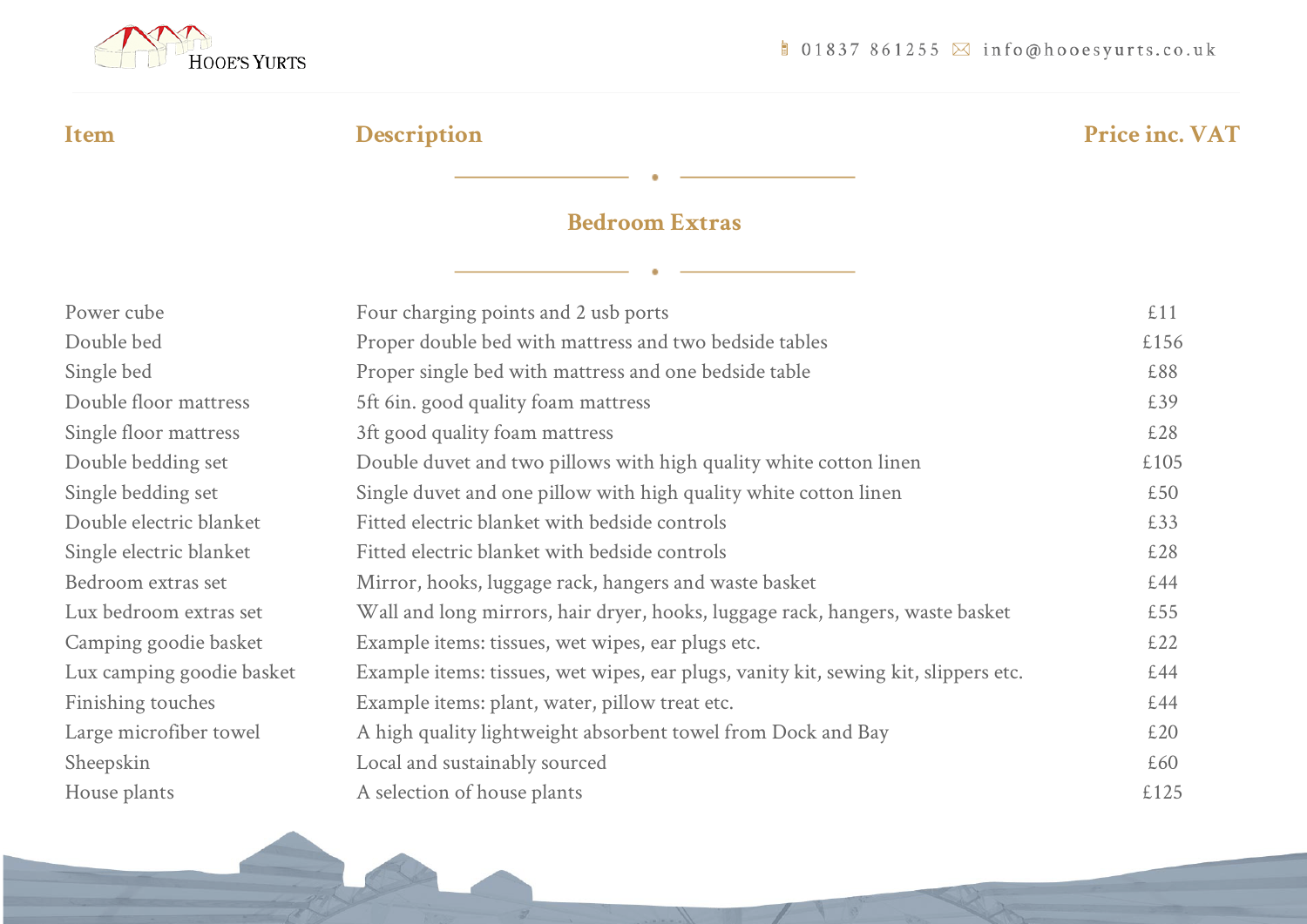

| Item                  | <b>Description</b>                                            | Price inc. VAT |  |  |
|-----------------------|---------------------------------------------------------------|----------------|--|--|
|                       |                                                               |                |  |  |
|                       | <b>Heating/Fires</b>                                          |                |  |  |
|                       |                                                               |                |  |  |
| Wood burner           | Including wood basket, fire tools, kindling and fire lighters | £156           |  |  |
| Extra baskets of wood | Kiln dried small logs                                         | £10            |  |  |
| Convector heater      | 2000w convector heater                                        | £55            |  |  |
|                       |                                                               |                |  |  |
| Equipment             |                                                               |                |  |  |
|                       |                                                               |                |  |  |
| 125w PA               | Small PA system to use with iPod/laptop                       | £88            |  |  |
| Dance floor           | 23ft diameter round wooden dance floor                        | £550           |  |  |
| Ali deck stage        | 12ft x 8ft comes in 3 sections                                | £165           |  |  |
| Wooden bar            | 8ft x 3ft hand crafted bar with internal shelf                | £165           |  |  |
| Coat rack             | Coat rack with hangers                                        | £44            |  |  |
|                       |                                                               |                |  |  |
|                       |                                                               |                |  |  |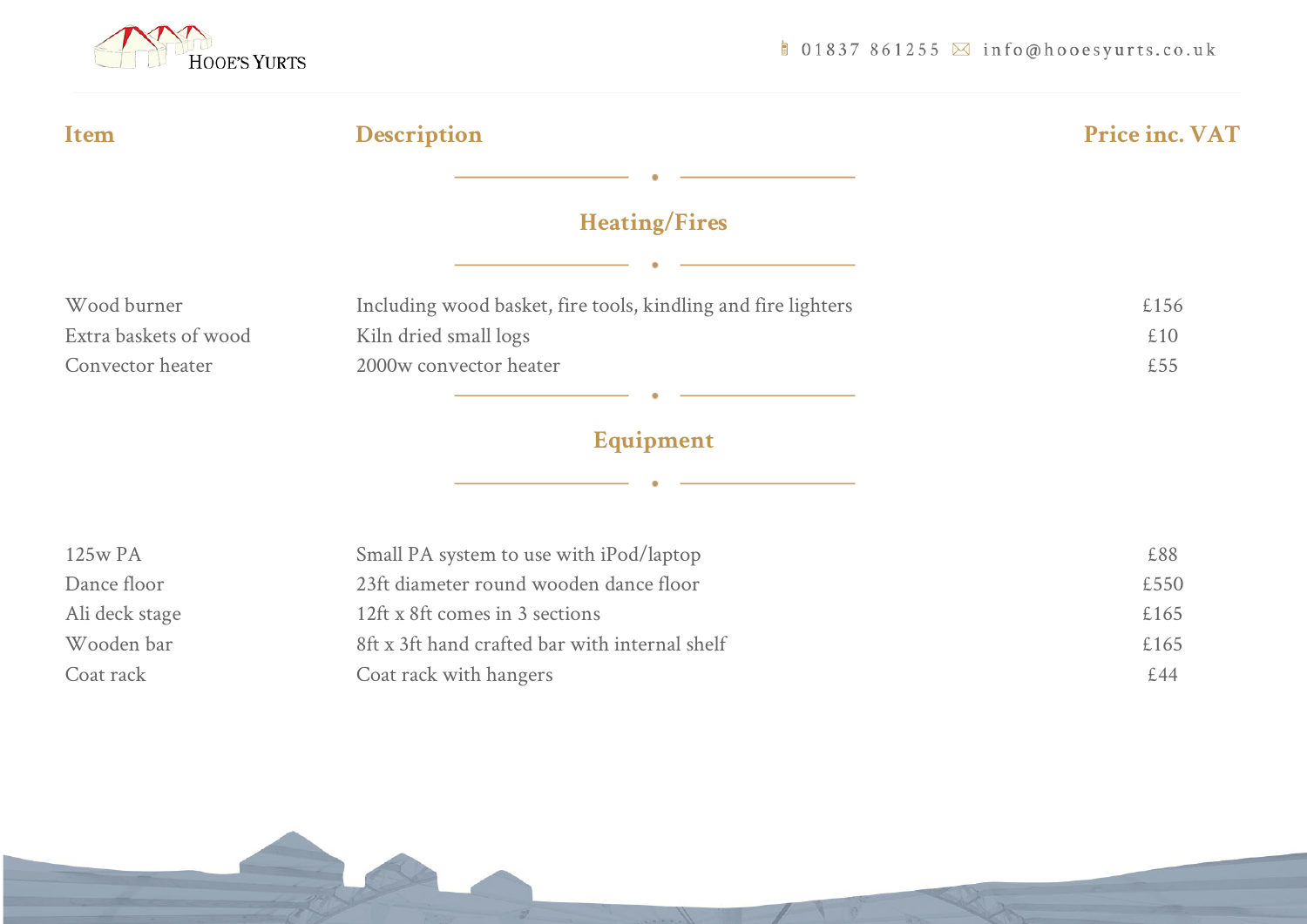

# **Item Description Price inc. VAT**

## **Tables/Cushions**

| 12ft x 3ft wooden banquet table  | Hand crafted table and benches to seat 12 (can seat 14 if you add table end stools) |      |
|----------------------------------|-------------------------------------------------------------------------------------|------|
| 8ft x 3ft wooden banquet table   | Hand crafted table and benches to seat 8 (can seat 10 if you add table end stools)  | £94  |
| Chairs                           | Chairs for table ends                                                               | £25  |
| 12ft x 3ft wooden serving table  | Hand crafted wooden serving table                                                   | £94  |
| 8ft x 3ft wooden serving table   | Hand crafted wooden serving table                                                   | £72  |
| 6ft x 2ft low table and cushions | With table cloth and 8 x 60x60cm kilim floor cushions                               | £88  |
| 6ft x 2ft low table              | With table cloth                                                                    | £66  |
| Safari chair                     | Wood and canvas chair for inside or outside                                         | £55  |
| Kilim topped stool               | Sturdy wood and kilim stool                                                         | £25  |
| Large kilim floor cushion        | 60 x 60cm                                                                           | £9   |
| Medium kilim scatter cushions    | $40cm \times 40cm$                                                                  | £6   |
| Dining table                     | Antique wood table to seat 2/4 guests                                               | £150 |
| Two dining chairs                | Antique wooden dining chairs x 2                                                    | £50  |